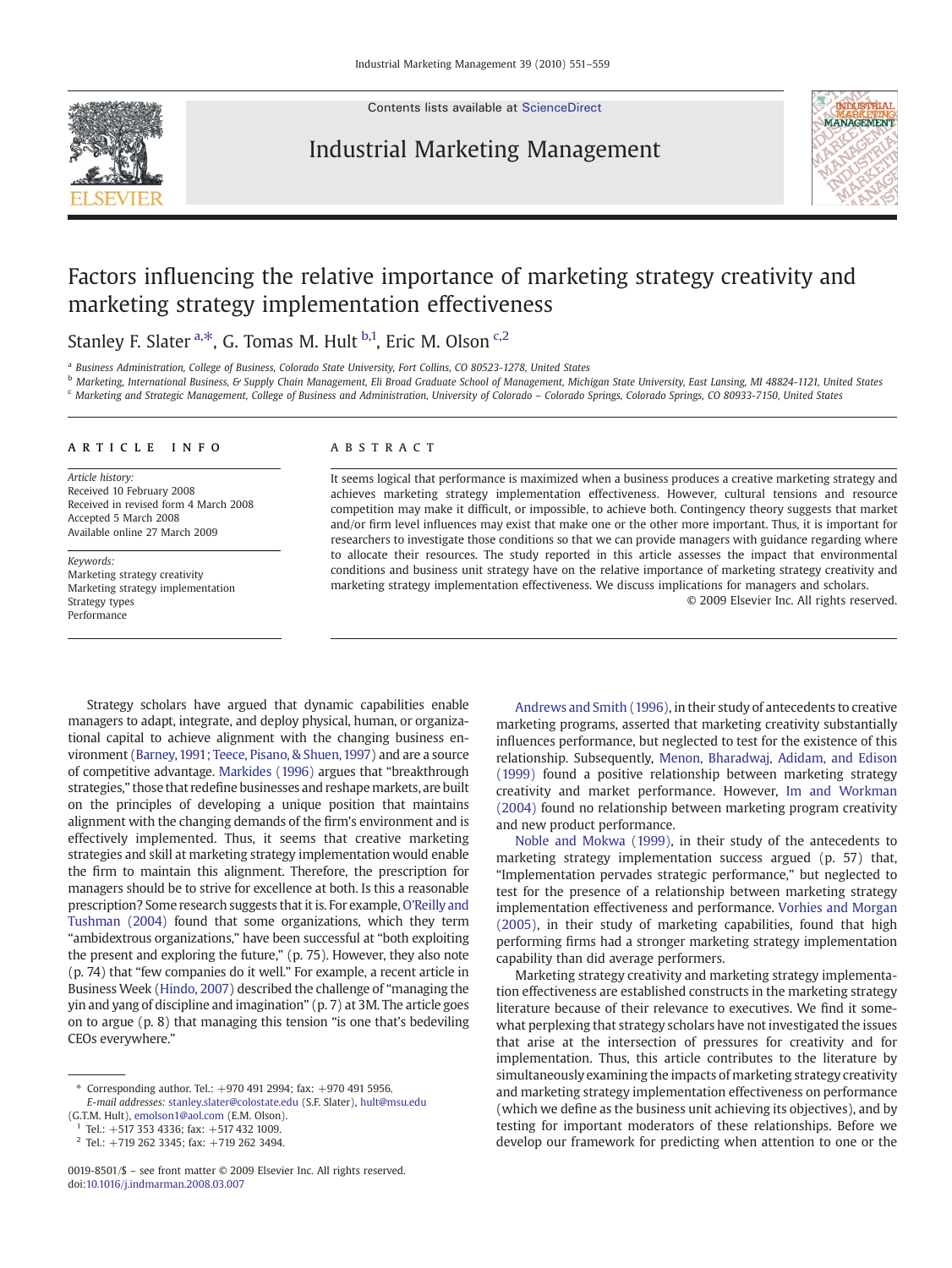other should dominate, we further explore the theoretical rationale for having to choose which to emphasize.

#### 1. The tension between creativity and implementation

Why would it be difficult for businesses to be skilled at both creativity and implementation? [Abernathy \(1978\)](#page--1-0) was one of the first to question whether it is possible for organizations to engage in activities focused on innovation and activities focused on productivity simultaneously. We find rationale for this dilemma in [March's \(1991\)](#page--1-0) exposition of the exploration vs. exploitation conundrum. Exploration encompasses processes such as risk taking, experimentation, innovation, and creativity while exploitation encompasses efficiency, implementation, and execution. Exploitation strategies tend to limit the amount of firm exploration and exploration strategies tend to limit the amount of firm exploitation since they often compete for limited firm resources and are associated with conflicting organizational structures and cultures.

We thus look to the literature on organizational culture for further insight. Culture is the deeply rooted set of values and beliefs that provide norms for behavior in the organization (e.g., [Deshpande &](#page--1-0) [Webster, 1989; Schein, 1990](#page--1-0)). The "competing values" model of organizational culture [\(Quinn & Rohrbaugh, 1983\)](#page--1-0) is based on two key dimensions with flexibility and stability anchoring one dimension, and internal maintenance and external positioning anchoring the other dimension. This two dimensional representation of culture produces four dominant types. The adhocracy type is characterized by flexibility and an external orientation, and produces entrepreneurial and creative behaviors. The market type is characterized by stability and an external orientation, and produces highly competitive behaviors. The clan type is characterized by flexibility and an internal orientation, and produces relationship building behaviors. The final type is the hierarchy, characterized by stability and an internal orientation, and produces behaviors focused on predictability and smooth operations. It seems that the development of a creative marketing strategy is most likely to occur in an organization with an adhocracy culture, while effective strategy implementation is more likely to occur in an organization with a hierarchy culture. [Deshpande,](#page--1-0) [Farley, and Webster \(1993\)](#page--1-0) note that the values of the adhocracy culture are in direct conflict with the values of the hierarchy culture. It should be a significant challenge to blend the competing values in these two culture types to produce an ambidextrous organization.

Attempting to pursue both creativity and execution simultaneously may also lead to satisficing behavior where mediocrity is achieved in each area rather than excellence in one ([Cyert & March,](#page--1-0) [1963](#page--1-0)). As such, firms that pursue both strategies may be viewed as lacking focus and internal fit. Consequently, March explains (1991, p. 71) "organizations make explicit and implicit choices between the two." The explicit choices are found in decisions regarding resource allocation and strategic emphasis, in this case emphasis on developing a creative marketing strategy or on effective marketing strategy implementation. When describing the Analyzer strategy type, [Miles](#page--1-0) [and Snow \(1978, p. 80\),](#page--1-0) argue that because of its dual focus on locating new product opportunities and maintaining its position in existing product-markets, it "can never be completely efficient nor completely effective."

[Varadarajan and Jayachandran \(1999, p. 121\)](#page--1-0) argue that, strategic "actions are shaped, and their outcomes influenced, by the external environment and internal environment of the firms." There is a long tradition in marketing strategy research of studying the influence of environment (e.g., [Jaworski & Kohli, 1993; Slater & Narver, 1994](#page--1-0)) and product-market strategy (e.g., [Matsuno & Mentzer, 2000; Vorhies &](#page--1-0) [Morgan, 2003](#page--1-0)). We suggest that environmental uncertainty and product-market strategy influence the relative importance of each.

In this article, we first review the rationale for the marketing strategy creativity – performance and marketing strategy implementation effectiveness – performance relationships. We define performance as the degree to which the business unit met its objectives. We do this because the different strategy types have different priorities [\(Miles & Snow, 1978; Walker & Ruekert, 1987](#page--1-0)). We then develop hypotheses regarding both market and firm level conditions under which each should be emphasized. We test these hypotheses in a diverse, cross section of businesses and discuss our results.

### 2. The importance of marketing strategy creativity and marketing strategy implementation effectiveness

#### 2.1. Marketing strategy creativity

Marketing strategy is concerned with the creation of a marketing mix that enables the business to achieve its objectives in a target market [\(Varadarajan & Clark, 1994](#page--1-0)). [Hamel \(1998, p. 8\)](#page--1-0) argued that "Strategy innovation is the only way for newcomers to succeed in the face of enormous resource disadvantages, and the only way for incumbents to renew their lease on success." Marketing creativity is "the extent to which the actions taken to market a product represent a meaningful difference from marketing practices in the product category," [\(Andrews & Smith, 1996](#page--1-0), p. 175). An innovative or creative strategy positions the firm in a way that is unique and is difficult for competitors to imitate [\(Barney, 1991; Porter, 1996](#page--1-0)).

[Kim and Mauborgne \(2004\)](#page--1-0) use Cirque du Soleil as an example of a very creative, or what they call "Blue Ocean," strategy. In a crowded and declining industry, Cirque knew that simply trying to beat the competition by tweaking traditional circus acts would be futile. They began their transition with a new value proposition, "We reinvent the circus." Among other things, Cirque shifted to an enchanting, sophisticated style (product), a glamorous, comfortable venue (place), and modestly higher prices that are consistent with the unique experience. As a result, Cirque profitability increased by a factor of 22 over ten years.

The most creative and innovative businesses have an opportunity horizon that enables them to imagine ways in which an important new benefit might be harnessed to create new competitive space or reshape existing space. Creative marketing strategies might make use of innovative value propositions, new pricing models, customer driven supply networks, or expanded ways and means for "touching" customers that respond to their specific preferences and interests. These marketing mix elements could provide unique customer value or give buyers a reason to purchase. An innovative or creative strategy positions the firm in a way that is unique and is difficult for competitors to imitate and, thus, may be a source of competitive advantage ([Barney,](#page--1-0) [1991\)](#page--1-0). Thus,

H1. Marketing strategy creativity is positively associated with performance.

#### 2.2. Marketing strategy implementation

On the other hand, [Bonoma \(1984, p.70\)](#page--1-0) argues, "It is invariably easier to think up clever marketing strategies than it is to make them work under company, competitor, and customer constraints." In a five year study of 160 companies, [Joyce, Nohria, and Roberson \(2003\)](#page--1-0) found that success was strongly associated with an ability to execute flawlessly. [Cespedes and Piercy \(1996\)](#page--1-0) view implementation effectiveness as the achievement of the strategy's goals through appropriate actions. Similarly, [Noble and Mokwa \(1999, p. 57\)](#page--1-0) define marketing strategy implementation as the "adoption and enactment of a marketing strategy or strategic marketing initiative."

Anheuser-Busch, the Saint Louis-based brewer, is the most admired company in its industry according to Fortune magazine. While A-B has long been known for its skill at innovation, the company is shifting from creating brands to creating brand extensions, supported by a major reorganization of the marketing function in order to better